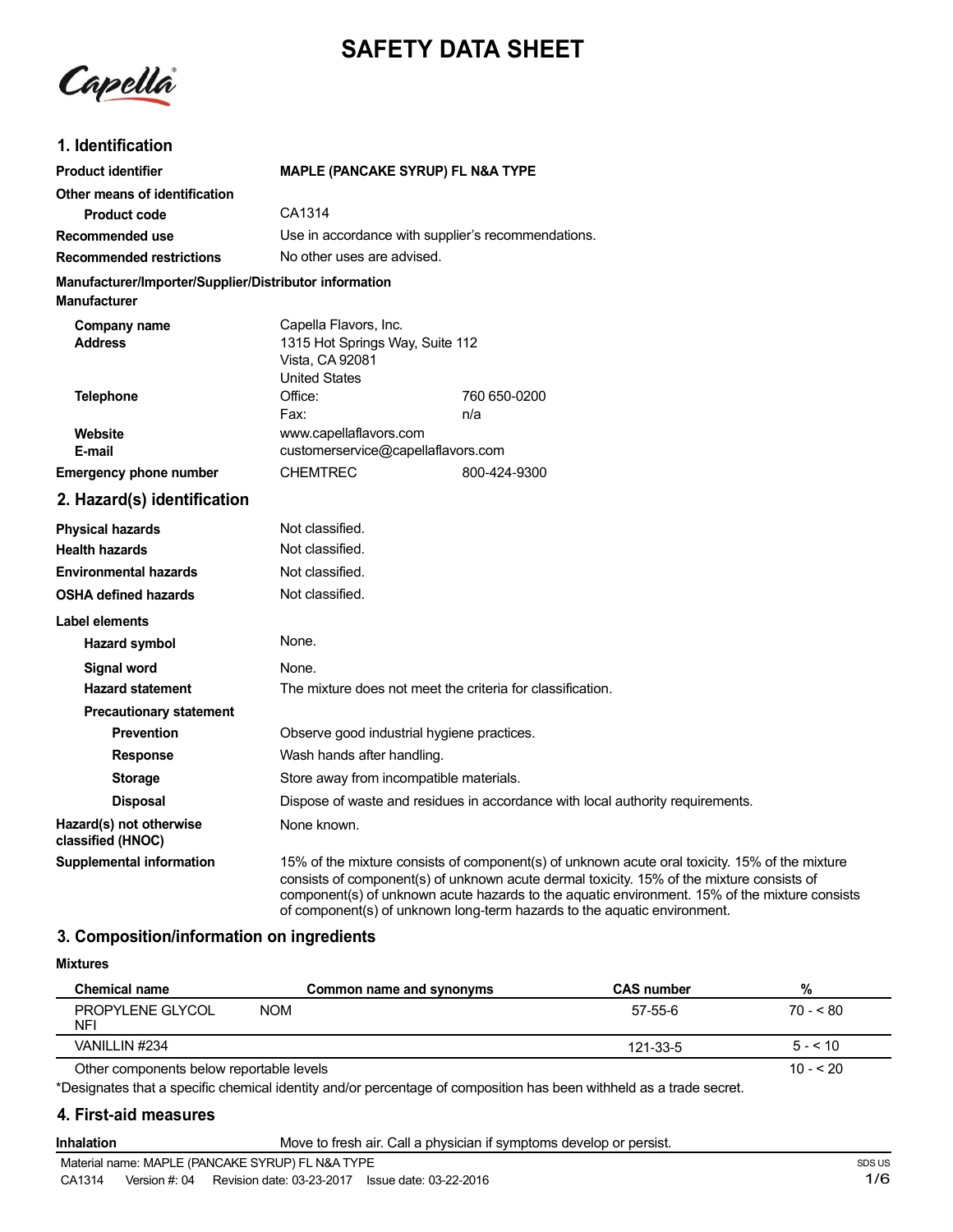| <b>Skin contact</b>                                                          | Wash off with soap and water. Get medical attention if irritation develops and persists.                                                                                                                                                          |
|------------------------------------------------------------------------------|---------------------------------------------------------------------------------------------------------------------------------------------------------------------------------------------------------------------------------------------------|
| Eye contact                                                                  | Rinse with water. Get medical attention if irritation develops and persists.                                                                                                                                                                      |
| Ingestion                                                                    | Rinse mouth. Get medical attention if symptoms occur.                                                                                                                                                                                             |
| <b>Most important</b><br>symptoms/effects, acute and<br>delayed              | Direct contact with eyes may cause temporary irritation.                                                                                                                                                                                          |
| Indication of immediate<br>medical attention and special<br>treatment needed | Treat symptomatically.                                                                                                                                                                                                                            |
| <b>General information</b>                                                   | Ensure that medical personnel are aware of the material(s) involved, and take precautions to<br>protect themselves.                                                                                                                               |
| 5. Fire-fighting measures                                                    |                                                                                                                                                                                                                                                   |
| Suitable extinguishing media                                                 | Alcohol resistant foam. Powder. Carbon dioxide (CO2).                                                                                                                                                                                             |
| Unsuitable extinguishing<br>media                                            | Do not use water jet as an extinguisher, as this will spread the fire.                                                                                                                                                                            |
| Specific hazards arising from<br>the chemical                                | During fire, gases hazardous to health may be formed.                                                                                                                                                                                             |
| Special protective equipment<br>and precautions for firefighters             | Self-contained breathing apparatus and full protective clothing must be worn in case of fire.                                                                                                                                                     |
| <b>Fire fighting</b><br>equipment/instructions                               | Move containers from fire area if you can do so without risk.                                                                                                                                                                                     |
| <b>Specific methods</b>                                                      | Use standard firefighting procedures and consider the hazards of other involved materials.                                                                                                                                                        |
| <b>General fire hazards</b>                                                  | No unusual fire or explosion hazards noted.                                                                                                                                                                                                       |
| 6. Accidental release measures                                               |                                                                                                                                                                                                                                                   |
| Personal precautions,<br>protective equipment and<br>emergency procedures    | Keep unnecessary personnel away. For personal protection, see section 8 of the SDS.                                                                                                                                                               |
| <b>Methods and materials for</b>                                             | Use water spray to reduce vapors or divert vapor cloud drift.                                                                                                                                                                                     |
| containment and cleaning up                                                  | Large Spills: Stop the flow of material, if this is without risk. Dike the spilled material, where this is<br>possible. Absorb in vermiculite, dry sand or earth and place into containers. Following product<br>recovery, flush area with water. |
|                                                                              | Small Spills: Wipe up with absorbent material (e.g. cloth, fleece). Clean surface thoroughly to<br>remove residual contamination.                                                                                                                 |
|                                                                              | Never return spills to original containers for re-use. For waste disposal, see section 13 of the SDS.                                                                                                                                             |
| <b>Environmental precautions</b>                                             | Avoid discharge into drains, water courses or onto the ground.                                                                                                                                                                                    |
| 7. Handling and storage                                                      |                                                                                                                                                                                                                                                   |
| Precautions for safe handling                                                | Avoid prolonged exposure. Observe good industrial hygiene practices.                                                                                                                                                                              |
| Conditions for safe storage,<br>including any incompatibilities              | Store in original tightly closed container. Store away from incompatible materials (see Section 10<br>of the SDS).                                                                                                                                |

## **8. Exposure controls/personal protection**

#### **Occupational exposure limits**

**including any incompatibilities**

The following constituents are the only constituents of the product which have a PEL, TLV or other recommended exposure limit. At this time, the other constituents have no known exposure limits.

| US. Workplace Environmental Exposure Level (WEEL) Guides |                                                            |                   |          |  |
|----------------------------------------------------------|------------------------------------------------------------|-------------------|----------|--|
| <b>Components</b>                                        | Type                                                       | Value             | Form     |  |
| PROPYLENE GLYCOL<br>NOM NFI (CAS 57-55-6)                | TWA                                                        | 10 $mq/m3$        | Aerosol. |  |
| VANILLIN #234 (CAS<br>$121 - 33 - 5$                     | twa                                                        | $10 \text{ mg/m}$ |          |  |
| <b>Biological limit values</b>                           | No biological exposure limits noted for the ingredient(s). |                   |          |  |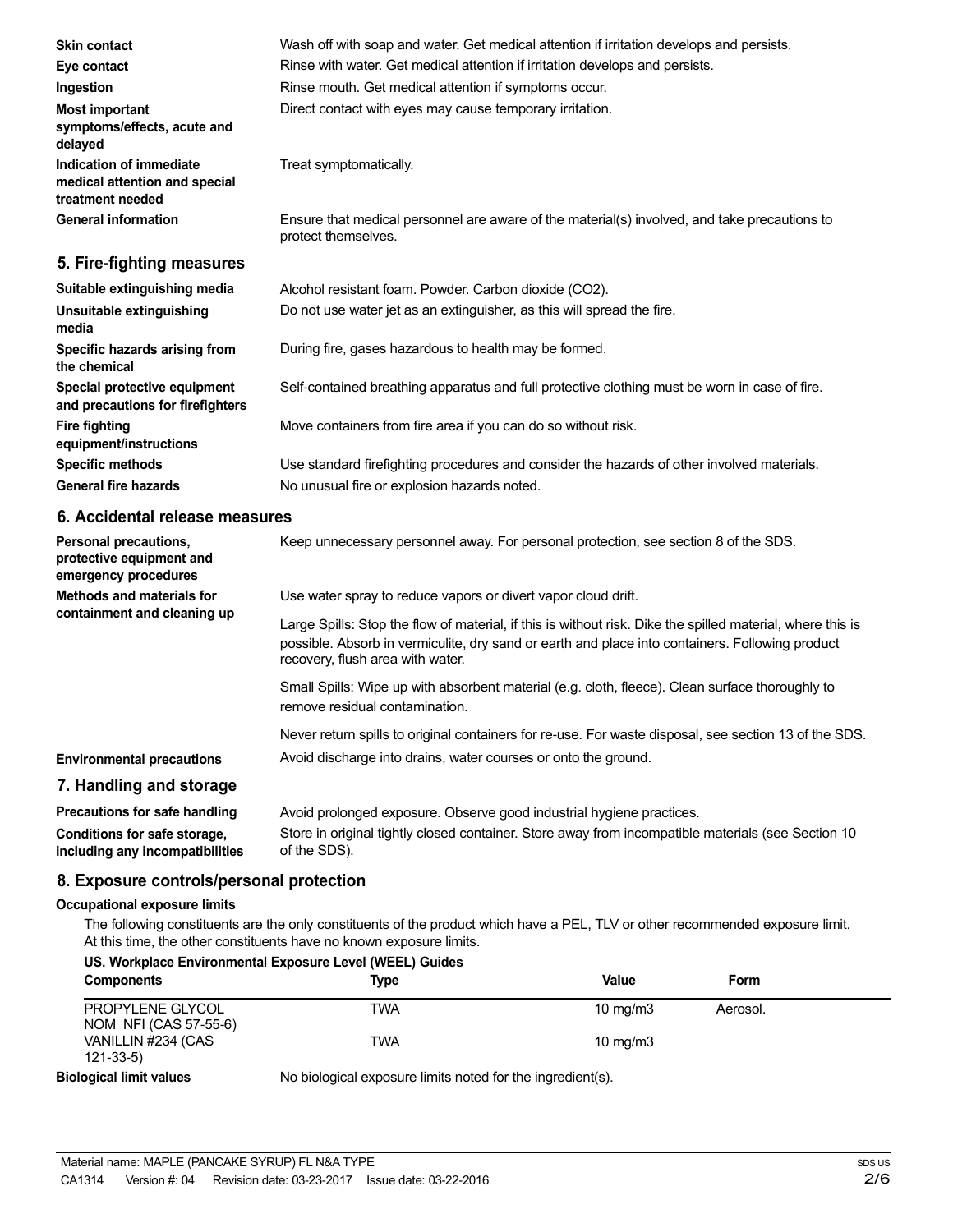| Appropriate engineering<br>controls      | Good general ventilation (typically 10 air changes per hour) should be used. Ventilation rates<br>should be matched to conditions. If applicable, use process enclosures, local exhaust ventilation,<br>or other engineering controls to maintain airborne levels below recommended exposure limits. If<br>exposure limits have not been established, maintain airborne levels to an acceptable level. |
|------------------------------------------|--------------------------------------------------------------------------------------------------------------------------------------------------------------------------------------------------------------------------------------------------------------------------------------------------------------------------------------------------------------------------------------------------------|
|                                          | Individual protection measures, such as personal protective equipment                                                                                                                                                                                                                                                                                                                                  |
| Eye/face protection                      | Wear safety glasses with side shields (or goggles).                                                                                                                                                                                                                                                                                                                                                    |
| <b>Skin protection</b>                   |                                                                                                                                                                                                                                                                                                                                                                                                        |
| <b>Hand protection</b>                   | Wear appropriate chemical resistant gloves.                                                                                                                                                                                                                                                                                                                                                            |
| Other                                    | Wear suitable protective clothing.                                                                                                                                                                                                                                                                                                                                                                     |
| <b>Respiratory protection</b>            | In case of insufficient ventilation, wear suitable respiratory equipment.                                                                                                                                                                                                                                                                                                                              |
| <b>Thermal hazards</b>                   | Wear appropriate thermal protective clothing, when necessary.                                                                                                                                                                                                                                                                                                                                          |
| <b>General hygiene</b><br>considerations | Always observe good personal hygiene measures, such as washing after handling the material<br>and before eating, drinking, and/or smoking. Routinely wash work clothing and protective<br>equipment to remove contaminants.                                                                                                                                                                            |

## **9. Physical and chemical properties**

| Appearance                                        |                                |  |
|---------------------------------------------------|--------------------------------|--|
| <b>Physical state</b>                             | Liquid.                        |  |
| Form                                              | Liquid.                        |  |
| Color                                             | Not available.                 |  |
| Odor                                              | Not available.                 |  |
| <b>Odor threshold</b>                             | Not available.                 |  |
| рH                                                | Not available.                 |  |
| Melting point/freezing point                      | -74.2 °F (-59 °C) estimated    |  |
| Initial boiling point and boiling<br>range        | 370.76 °F (188.2 °C) estimated |  |
| <b>Flash point</b>                                | $>$ 200.0 °F ( $>$ 93.3 °C)    |  |
| <b>Evaporation rate</b>                           | Not available.                 |  |
| Flammability (solid, gas)                         | Not applicable.                |  |
| Upper/lower flammability or explosive limits      |                                |  |
| <b>Flammability limit - lower</b><br>$(\% )$      | Not available.                 |  |
| <b>Flammability limit - upper</b><br>$(\%)$       | Not available.                 |  |
| Explosive limit - lower (%)                       | Not available.                 |  |
| Explosive limit - upper (%)                       | Not available.                 |  |
| Vapor pressure                                    | 0.16 hPa estimated             |  |
| Vapor density                                     | Not available.                 |  |
| <b>Relative density</b>                           | Not available.                 |  |
| Solubility(ies)                                   |                                |  |
| Solubility (water)                                | Not available.                 |  |
| <b>Partition coefficient</b><br>(n-octanol/water) | Not available.                 |  |
| <b>Auto-ignition temperature</b>                  | 700 °F (371.11 °C) estimated   |  |
| <b>Decomposition temperature</b>                  | Not available.                 |  |
| <b>Viscosity</b>                                  | Not available.                 |  |
| <b>Other information</b>                          |                                |  |
| <b>Explosive properties</b>                       | Not explosive.                 |  |
| <b>Flammability class</b>                         | Combustible IIIB estimated     |  |
| <b>Oxidizing properties</b>                       | Not oxidizing.                 |  |
| <b>Refractive index</b>                           | 1.438 - 1.468                  |  |
| <b>Specific gravity</b>                           | $1.07 - 1.1$                   |  |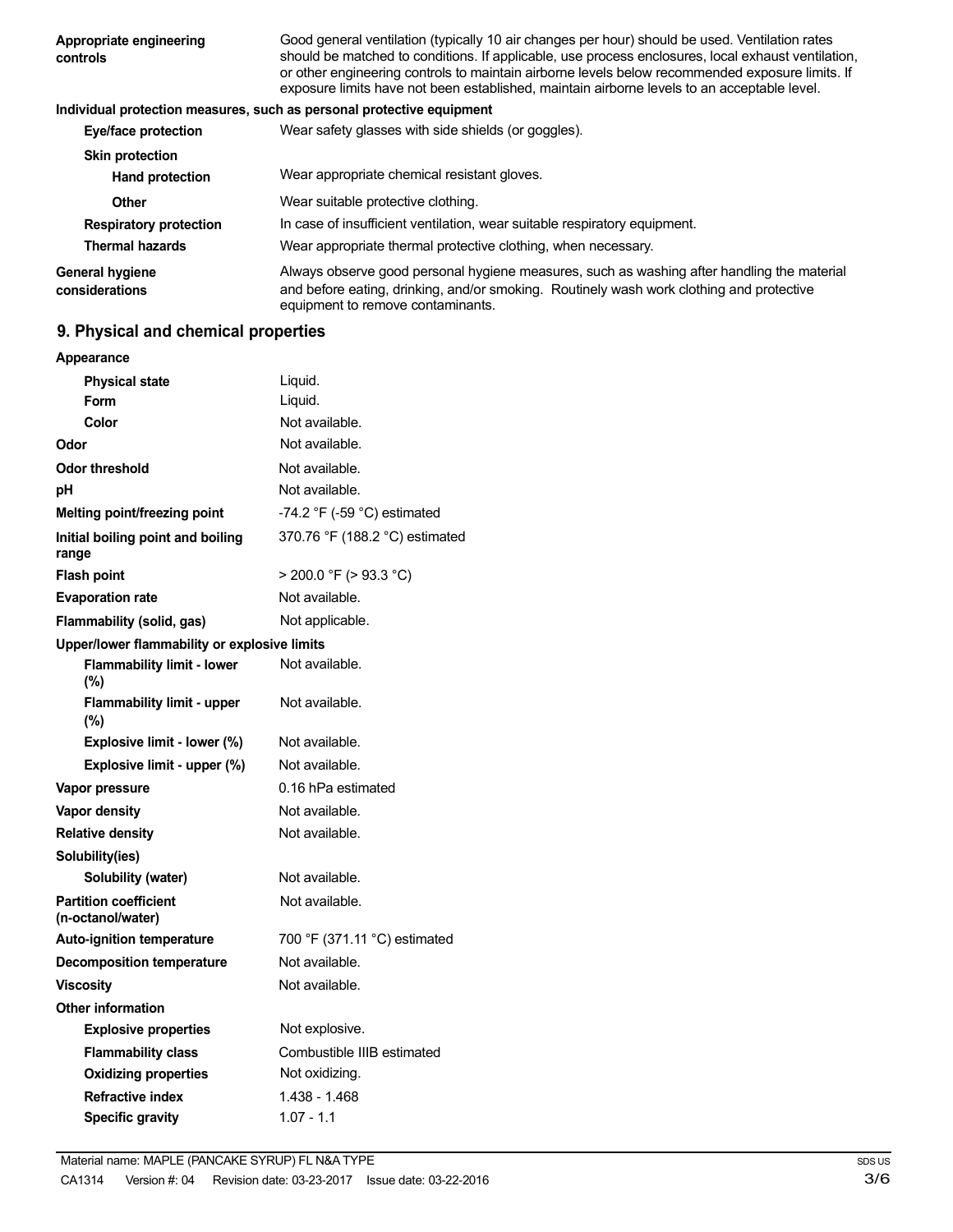## **10. Stability and reactivity**

| <b>Reactivity</b>                            | The product is stable and non-reactive under normal conditions of use, storage and transport. |
|----------------------------------------------|-----------------------------------------------------------------------------------------------|
| <b>Chemical stability</b>                    | Material is stable under normal conditions.                                                   |
| <b>Possibility of hazardous</b><br>reactions | No dangerous reaction known under conditions of normal use.                                   |
| <b>Conditions to avoid</b>                   | Avoid temperatures exceeding the flash point. Contact with incompatible materials.            |
| Incompatible materials                       | Strong oxidizing agents.                                                                      |
| <b>Hazardous decomposition</b><br>products   | No hazardous decomposition products are known.                                                |

## **11. Toxicological information**

#### **Information on likely routes of exposure**

| <b>Inhalation</b>                                                                  | Prolonged inhalation may be harmful.                                                                                          |                                                                                                                                                                                                       |  |
|------------------------------------------------------------------------------------|-------------------------------------------------------------------------------------------------------------------------------|-------------------------------------------------------------------------------------------------------------------------------------------------------------------------------------------------------|--|
| <b>Skin contact</b>                                                                | No adverse effects due to skin contact are expected.                                                                          |                                                                                                                                                                                                       |  |
| Eye contact                                                                        | Direct contact with eyes may cause temporary irritation.                                                                      |                                                                                                                                                                                                       |  |
| Ingestion                                                                          | Expected to be a low ingestion hazard.                                                                                        |                                                                                                                                                                                                       |  |
| Symptoms related to the<br>physical, chemical and<br>toxicological characteristics | Direct contact with eyes may cause temporary irritation.                                                                      |                                                                                                                                                                                                       |  |
| Information on toxicological effects                                               |                                                                                                                               |                                                                                                                                                                                                       |  |
| <b>Acute toxicity</b>                                                              | Not known.                                                                                                                    |                                                                                                                                                                                                       |  |
| <b>Skin corrosion/irritation</b>                                                   | Prolonged skin contact may cause temporary irritation.                                                                        |                                                                                                                                                                                                       |  |
| Serious eye damage/eye<br>irritation                                               | Direct contact with eyes may cause temporary irritation.                                                                      |                                                                                                                                                                                                       |  |
| Respiratory or skin sensitization                                                  |                                                                                                                               |                                                                                                                                                                                                       |  |
| <b>Respiratory sensitization</b>                                                   | Not a respiratory sensitizer.                                                                                                 |                                                                                                                                                                                                       |  |
| <b>Skin sensitization</b>                                                          | This product is not expected to cause skin sensitization.                                                                     |                                                                                                                                                                                                       |  |
| Germ cell mutagenicity                                                             | mutagenic or genotoxic.                                                                                                       | No data available to indicate product or any components present at greater than 0.1% are                                                                                                              |  |
| Carcinogenicity                                                                    | Not classifiable as to carcinogenicity to humans.                                                                             |                                                                                                                                                                                                       |  |
| Not listed.<br>Not regulated.<br>Not listed.                                       | OSHA Specifically Regulated Substances (29 CFR 1910.1001-1050)<br>US. National Toxicology Program (NTP) Report on Carcinogens |                                                                                                                                                                                                       |  |
| <b>Reproductive toxicity</b>                                                       |                                                                                                                               | This product is not expected to cause reproductive or developmental effects.                                                                                                                          |  |
| Specific target organ toxicity -<br>single exposure                                | Not classified.                                                                                                               |                                                                                                                                                                                                       |  |
| Specific target organ toxicity -<br>repeated exposure                              | Not classified.                                                                                                               |                                                                                                                                                                                                       |  |
| <b>Aspiration hazard</b>                                                           | Not an aspiration hazard.                                                                                                     |                                                                                                                                                                                                       |  |
| <b>Chronic effects</b>                                                             | Prolonged inhalation may be harmful.                                                                                          |                                                                                                                                                                                                       |  |
| 12. Ecological information                                                         |                                                                                                                               |                                                                                                                                                                                                       |  |
| <b>Ecotoxicity</b>                                                                 |                                                                                                                               | The product is not classified as environmentally hazardous. However, this does not exclude the<br>possibility that large or frequent spills can have a harmful or damaging effect on the environment. |  |
| Persistence and degradability<br><b>Bioaccumulative potential</b>                  |                                                                                                                               |                                                                                                                                                                                                       |  |
| Partition coefficient n-octanol / water (log Kow)                                  |                                                                                                                               |                                                                                                                                                                                                       |  |
| PROPYLENE GLYCOL<br>VANILLIN #234                                                  | NOM NFI                                                                                                                       | $-0.92$<br>1.37                                                                                                                                                                                       |  |
| <b>Mobility in soil</b>                                                            | No data available.                                                                                                            |                                                                                                                                                                                                       |  |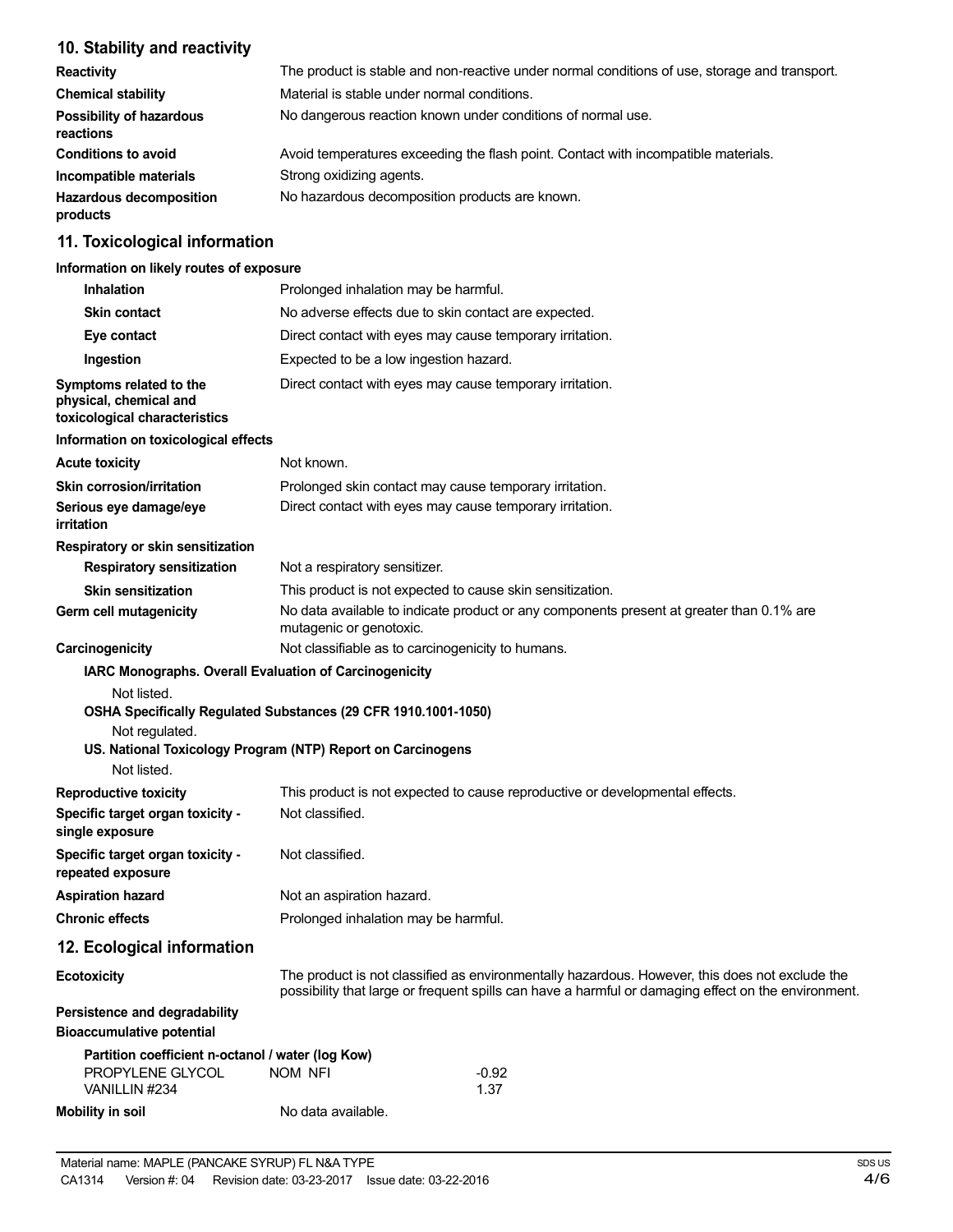| Other adverse effects                                                          | No other adverse environmental effects (e.g. ozone depletion, photochemical ozone creation<br>potential, endocrine disruption, global warming potential) are expected from this component.                             |
|--------------------------------------------------------------------------------|------------------------------------------------------------------------------------------------------------------------------------------------------------------------------------------------------------------------|
| 13. Disposal considerations                                                    |                                                                                                                                                                                                                        |
| <b>Disposal instructions</b>                                                   | Collect and reclaim or dispose in sealed containers at licensed waste disposal site.                                                                                                                                   |
| <b>Local disposal regulations</b>                                              | Dispose in accordance with all applicable regulations.                                                                                                                                                                 |
| Hazardous waste code                                                           | The waste code should be assigned in discussion between the user, the producer and the waste<br>disposal company.                                                                                                      |
| Waste from residues / unused<br>products                                       | Dispose of in accordance with local regulations. Empty containers or liners may retain some<br>product residues. This material and its container must be disposed of in a safe manner (see:<br>Disposal instructions). |
| <b>Contaminated packaging</b>                                                  | Since emptied containers may retain product residue, follow label warnings even after container is<br>emptied. Empty containers should be taken to an approved waste handling site for recycling or<br>disposal.       |
| 14. Transport information                                                      |                                                                                                                                                                                                                        |
| <b>DOT</b>                                                                     |                                                                                                                                                                                                                        |
| Not regulated as dangerous goods.                                              |                                                                                                                                                                                                                        |
| <b>IATA</b>                                                                    |                                                                                                                                                                                                                        |
| Not regulated as dangerous goods.                                              |                                                                                                                                                                                                                        |
| <b>IMDG</b>                                                                    |                                                                                                                                                                                                                        |
| Not regulated as dangerous goods.                                              |                                                                                                                                                                                                                        |
| Transport in bulk according to<br>Annex II of MARPOL 73/78 and<br>the IBC Code | Not established.                                                                                                                                                                                                       |
| 15. Regulatory information                                                     |                                                                                                                                                                                                                        |
| <b>US federal regulations</b>                                                  | This product is not known to be a "Hazardous Chemical" as defined by the OSHA Hazard<br>Communication Standard, 29 CFR 1910.1200.                                                                                      |
|                                                                                | TSCA Section 12(b) Export Notification (40 CFR 707, Subpt. D)                                                                                                                                                          |
| Not regulated.                                                                 |                                                                                                                                                                                                                        |
| CERCLA Hazardous Substance List (40 CFR 302.4)                                 |                                                                                                                                                                                                                        |
| Not listed.                                                                    |                                                                                                                                                                                                                        |
| <b>SARA 304 Emergency release notification</b>                                 |                                                                                                                                                                                                                        |
| Not regulated.                                                                 |                                                                                                                                                                                                                        |
|                                                                                | OSHA Specifically Regulated Substances (29 CFR 1910.1001-1050)                                                                                                                                                         |
| Not regulated.                                                                 |                                                                                                                                                                                                                        |

#### **Superfund Amendments and Reauthorization Act of 1986 (SARA)**

| Immediate Hazard - No  |
|------------------------|
| Delayed Hazard - No    |
| Fire Hazard - No       |
| Pressure Hazard - No   |
| Reactivity Hazard - No |
|                        |

#### **SARA 302 Extremely hazardous substance**

Not listed.

**Hazard** categories

**SARA 311/312 Hazardous** No **chemical SARA 313 (TRI reporting)**

Not regulated.

#### **Other federal regulations**

**Clean Air Act (CAA) Section 112 Hazardous Air Pollutants (HAPs) List**

Not regulated.

**Clean Air Act (CAA) Section 112(r) Accidental Release Prevention (40 CFR 68.130)** Not regulated.

**Safe Drinking Water Act (SDWA) US state regulations** Not regulated.

California Safe Drinking Water and Toxic Enforcement Act of 1986 (Proposition 65): This material is not known to contain any chemicals currently listed as carcinogens or reproductive toxins.